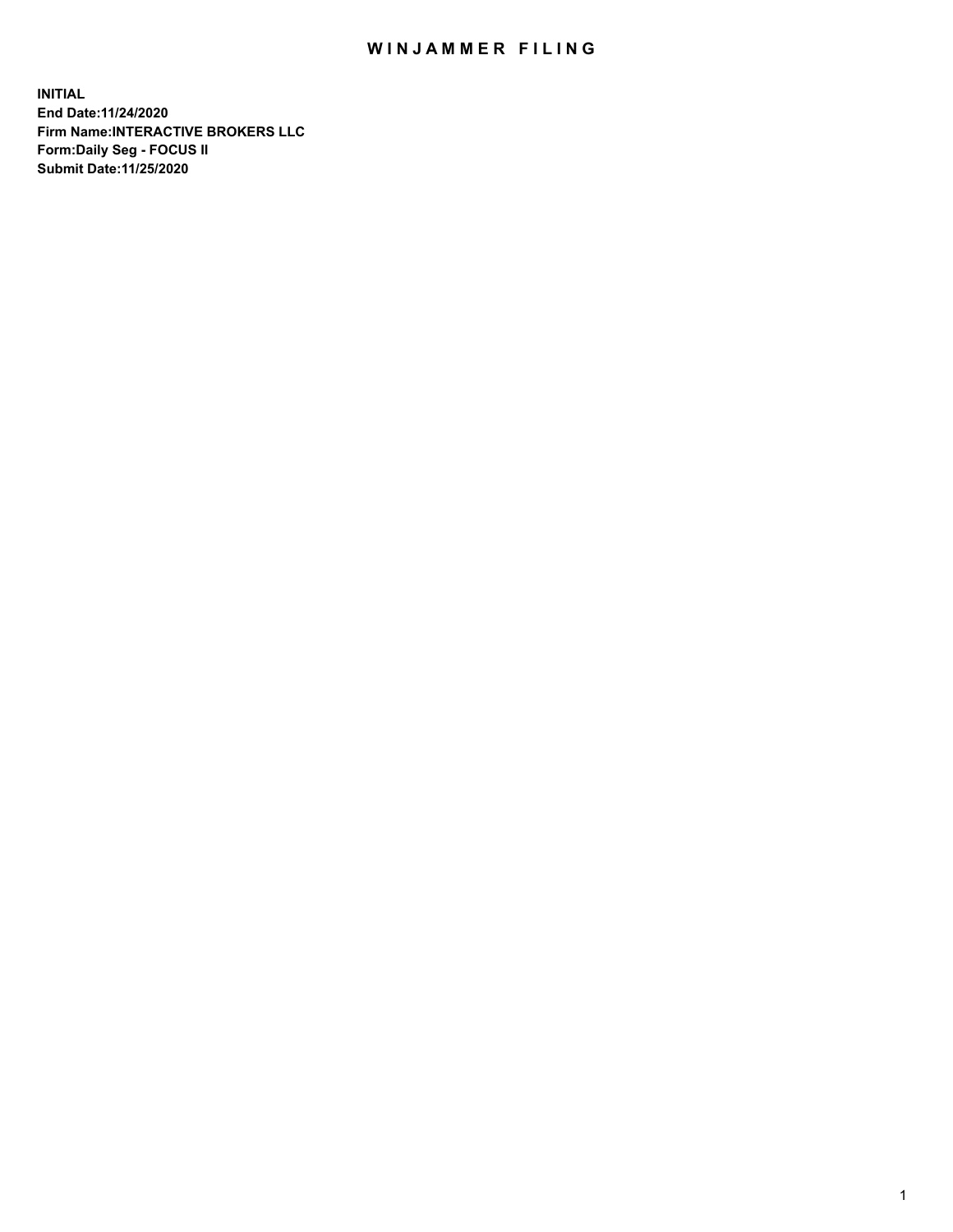**INITIAL End Date:11/24/2020 Firm Name:INTERACTIVE BROKERS LLC Form:Daily Seg - FOCUS II Submit Date:11/25/2020 Daily Segregation - Cover Page**

| Name of Company                                                                                                                                                                                                                                                                                                                | <b>INTERACTIVE BROKERS LLC</b>                                                         |
|--------------------------------------------------------------------------------------------------------------------------------------------------------------------------------------------------------------------------------------------------------------------------------------------------------------------------------|----------------------------------------------------------------------------------------|
| <b>Contact Name</b>                                                                                                                                                                                                                                                                                                            | James Menicucci                                                                        |
| <b>Contact Phone Number</b>                                                                                                                                                                                                                                                                                                    | 203-618-8085                                                                           |
| <b>Contact Email Address</b>                                                                                                                                                                                                                                                                                                   | jmenicucci@interactivebrokers.c<br>$om$                                                |
| FCM's Customer Segregated Funds Residual Interest Target (choose one):<br>a. Minimum dollar amount: ; or<br>b. Minimum percentage of customer segregated funds required:% ; or<br>c. Dollar amount range between: and; or<br>d. Percentage range of customer segregated funds required between:% and%.                         | $\overline{\mathbf{0}}$<br>$\overline{\mathbf{0}}$<br>155,000,000 245,000,000<br>00    |
| FCM's Customer Secured Amount Funds Residual Interest Target (choose one):<br>a. Minimum dollar amount: ; or<br>b. Minimum percentage of customer secured funds required:%; or<br>c. Dollar amount range between: and; or<br>d. Percentage range of customer secured funds required between:% and%.                            | $\overline{\mathbf{0}}$<br>$\pmb{0}$<br>80,000,000 120,000,000<br>0 <sub>0</sub>       |
| FCM's Cleared Swaps Customer Collateral Residual Interest Target (choose one):<br>a. Minimum dollar amount: ; or<br>b. Minimum percentage of cleared swaps customer collateral required:% ; or<br>c. Dollar amount range between: and; or<br>d. Percentage range of cleared swaps customer collateral required between:% and%. | $\overline{\mathbf{0}}$<br>$\overline{\mathbf{0}}$<br>0 <sub>0</sub><br>0 <sub>0</sub> |

Attach supporting documents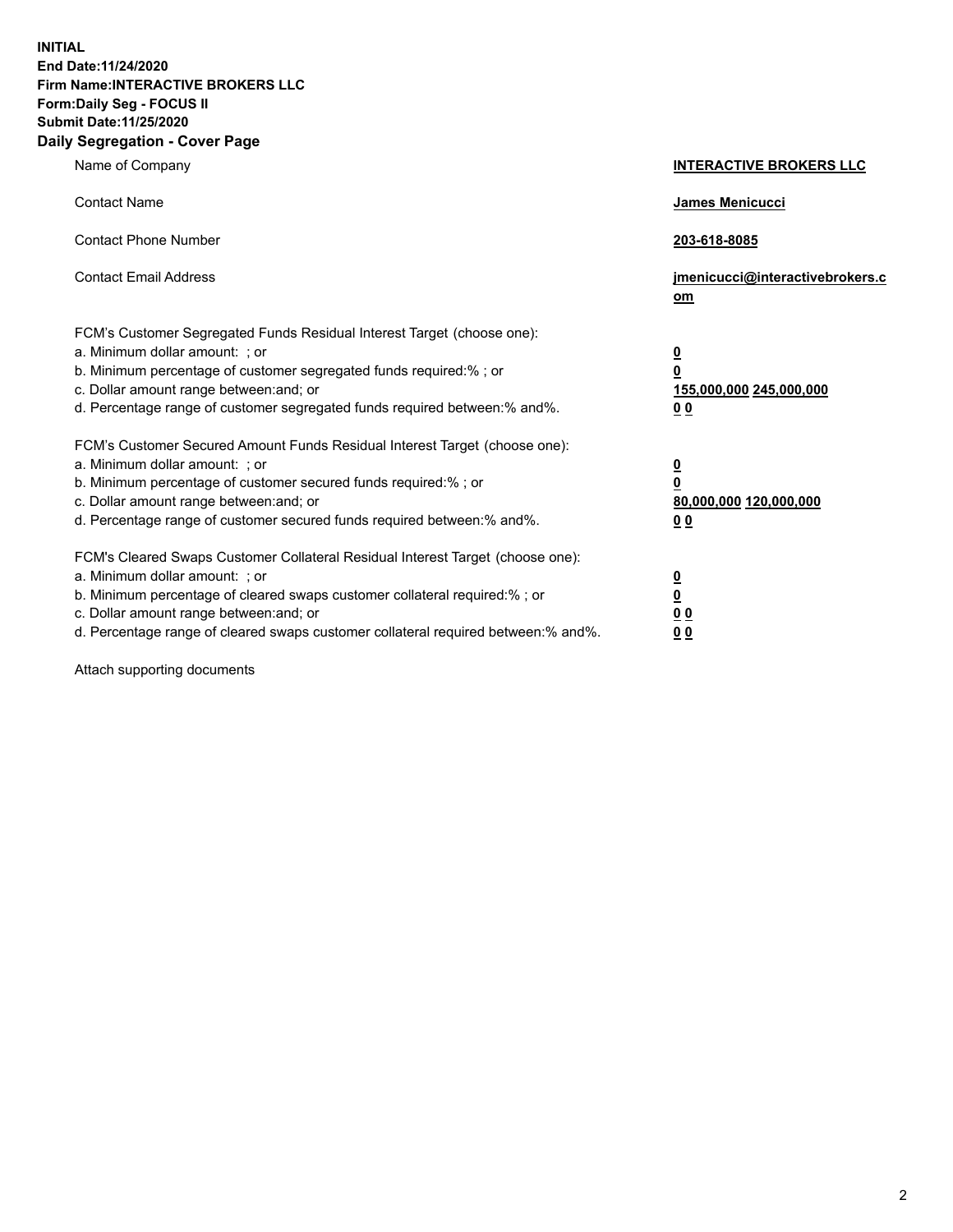**INITIAL End Date:11/24/2020 Firm Name:INTERACTIVE BROKERS LLC Form:Daily Seg - FOCUS II Submit Date:11/25/2020 Daily Segregation - Secured Amounts**

|     | Foreign Futures and Foreign Options Secured Amounts                                         |                                                 |
|-----|---------------------------------------------------------------------------------------------|-------------------------------------------------|
|     | Amount required to be set aside pursuant to law, rule or regulation of a foreign            | $0$ [7305]                                      |
|     | government or a rule of a self-regulatory organization authorized thereunder                |                                                 |
| 1.  | Net ledger balance - Foreign Futures and Foreign Option Trading - All Customers             |                                                 |
|     | A. Cash                                                                                     | 523,427,506 [7315]                              |
|     | B. Securities (at market)                                                                   | $0$ [7317]                                      |
| 2.  | Net unrealized profit (loss) in open futures contracts traded on a foreign board of trade   | 22,404,374 [7325]                               |
| 3.  | Exchange traded options                                                                     |                                                 |
|     | a. Market value of open option contracts purchased on a foreign board of trade              | 90,284 [7335]                                   |
|     | b. Market value of open contracts granted (sold) on a foreign board of trade                | -99,399 [7337]                                  |
| 4.  | Net equity (deficit) (add lines 1. 2. and 3.)                                               | 545,822,765 [7345]                              |
| 5.  | Account liquidating to a deficit and account with a debit balances - gross amount           | <b>5,758</b> [7351]                             |
|     | Less: amount offset by customer owned securities                                            | 0 [7352] 5,758 [7354]                           |
| 6.  | Amount required to be set aside as the secured amount - Net Liquidating Equity              | 545,828,523 [7355]                              |
|     | Method (add lines 4 and 5)                                                                  |                                                 |
| 7.  | Greater of amount required to be set aside pursuant to foreign jurisdiction (above) or line | 545,828,523 [7360]                              |
|     | 6.                                                                                          |                                                 |
|     | FUNDS DEPOSITED IN SEPARATE REGULATION 30.7 ACCOUNTS                                        |                                                 |
| 1.  | Cash in banks                                                                               |                                                 |
|     | A. Banks located in the United States                                                       | 19,989,766 [7500]                               |
|     | B. Other banks qualified under Regulation 30.7                                              | 0 [7520] 19,989,766 [7530]                      |
| 2.  | Securities                                                                                  |                                                 |
|     | A. In safekeeping with banks located in the United States                                   | 499,940,000 [7540]                              |
|     | B. In safekeeping with other banks qualified under Regulation 30.7                          | 0 [7560] 499,940,000 [7570]                     |
| 3.  | Equities with registered futures commission merchants                                       |                                                 |
|     | A. Cash                                                                                     | $0$ [7580]                                      |
|     | <b>B.</b> Securities                                                                        | $0$ [7590]                                      |
|     | C. Unrealized gain (loss) on open futures contracts                                         | $0$ [7600]                                      |
|     | D. Value of long option contracts                                                           | $0$ [7610]                                      |
|     | E. Value of short option contracts                                                          | 0 [7615] 0 [7620]                               |
| 4.  | Amounts held by clearing organizations of foreign boards of trade                           |                                                 |
|     | A. Cash                                                                                     | $Q$ [7640]                                      |
|     | <b>B.</b> Securities                                                                        | $0$ [7650]                                      |
|     | C. Amount due to (from) clearing organization - daily variation                             | $0$ [7660]                                      |
|     | D. Value of long option contracts                                                           | $0$ [7670]                                      |
|     | E. Value of short option contracts                                                          | 0 [7675] 0 [7680]                               |
| 5.  | Amounts held by members of foreign boards of trade                                          |                                                 |
|     | A. Cash                                                                                     | 130,674,628 [7700]                              |
|     | <b>B.</b> Securities                                                                        | $0$ [7710]                                      |
|     | C. Unrealized gain (loss) on open futures contracts                                         | 20,897,184 [7720]                               |
|     | D. Value of long option contracts                                                           | 90,284 [7730]                                   |
|     | E. Value of short option contracts                                                          | <u>-99,399</u> [7735] <u>151,562,697</u> [7740] |
| 6.  | Amounts with other depositories designated by a foreign board of trade                      | $0$ [7760]                                      |
| 7.  | Segregated funds on hand                                                                    | $0$ [7765]                                      |
| 8.  | Total funds in separate section 30.7 accounts                                               | 671,492,463 [7770]                              |
| 9.  | Excess (deficiency) Set Aside for Secured Amount (subtract line 7 Secured Statement         | 125,663,940 [7380]                              |
|     | Page 1 from Line 8)                                                                         |                                                 |
| 10. | Management Target Amount for Excess funds in separate section 30.7 accounts                 | 80,000,000 [7780]                               |
| 11. | Excess (deficiency) funds in separate 30.7 accounts over (under) Management Target          | 45,663,940 [7785]                               |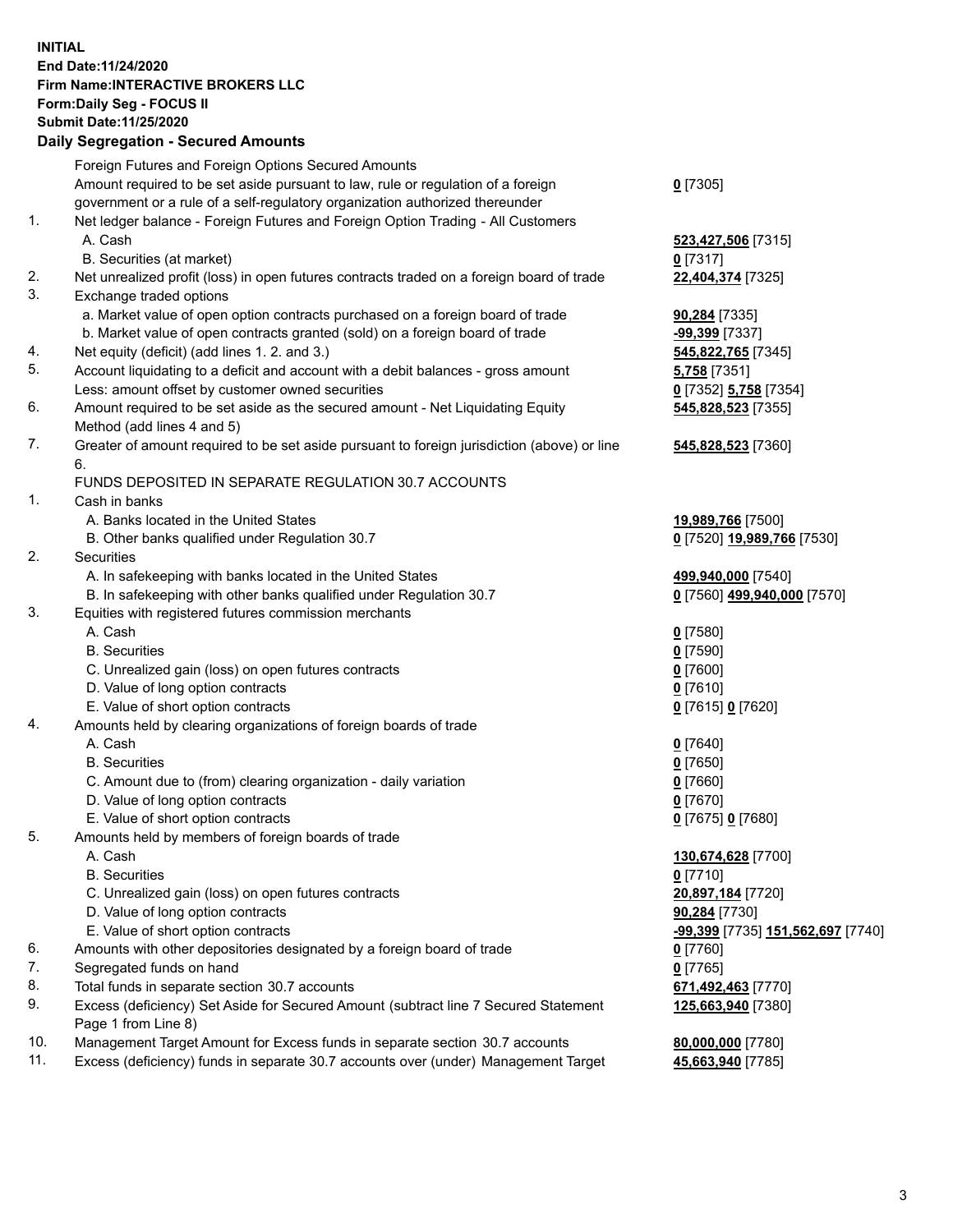**INITIAL End Date:11/24/2020 Firm Name:INTERACTIVE BROKERS LLC Form:Daily Seg - FOCUS II Submit Date:11/25/2020 Daily Segregation - Segregation Statement** SEGREGATION REQUIREMENTS(Section 4d(2) of the CEAct) 1. Net ledger balance A. Cash **5,459,439,916** [7010] B. Securities (at market) **0** [7020] 2. Net unrealized profit (loss) in open futures contracts traded on a contract market **56,912,827** [7030] 3. Exchange traded options A. Add market value of open option contracts purchased on a contract market **286,441,214** [7032] B. Deduct market value of open option contracts granted (sold) on a contract market **-252,452,298** [7033] 4. Net equity (deficit) (add lines 1, 2 and 3) **5,550,341,659** [7040] 5. Accounts liquidating to a deficit and accounts with debit balances - gross amount **5,925,400** [7045] Less: amount offset by customer securities **0** [7047] **5,925,400** [7050] 6. Amount required to be segregated (add lines 4 and 5) **5,556,267,059** [7060] FUNDS IN SEGREGATED ACCOUNTS 7. Deposited in segregated funds bank accounts A. Cash **1,244,592,652** [7070] B. Securities representing investments of customers' funds (at market) **2,455,521,400** [7080] C. Securities held for particular customers or option customers in lieu of cash (at market) **0** [7090] 8. Margins on deposit with derivatives clearing organizations of contract markets A. Cash **3,453,647** [7100] B. Securities representing investments of customers' funds (at market) **2,015,702,855** [7110] C. Securities held for particular customers or option customers in lieu of cash (at market) **0** [7120] 9. Net settlement from (to) derivatives clearing organizations of contract markets **1,421,700** [7130] 10. Exchange traded options A. Value of open long option contracts **286,224,995** [7132] B. Value of open short option contracts **-252,380,096** [7133] 11. Net equities with other FCMs A. Net liquidating equity **0** [7140] B. Securities representing investments of customers' funds (at market) **0** [7160] C. Securities held for particular customers or option customers in lieu of cash (at market) **0** [7170] 12. Segregated funds on hand **0** [7150] 13. Total amount in segregation (add lines 7 through 12) **5,754,537,153** [7180] 14. Excess (deficiency) funds in segregation (subtract line 6 from line 13) **198,270,094** [7190] 15. Management Target Amount for Excess funds in segregation **155,000,000** [7194] 16. Excess (deficiency) funds in segregation over (under) Management Target Amount

Excess

**43,270,094** [7198]